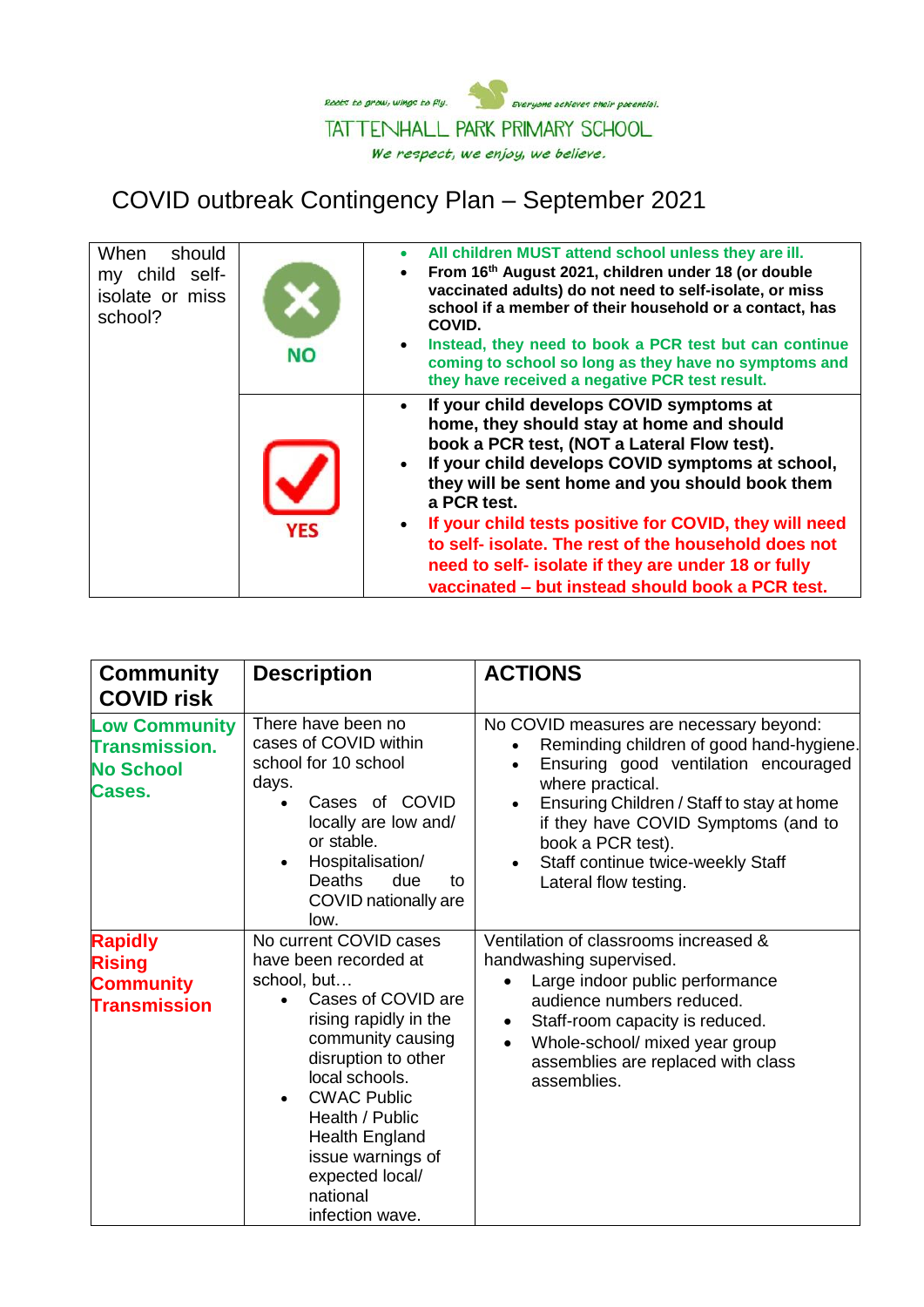| <b>Number</b><br>of                                                                                                                                                                                      | <b>Description</b>                                                                                                                                                            | <b>ACTIONS</b>                                                                                                                                                                                                                                                                                                                                                                                                                                                                                                                                                                                                                                                                                                                                                                                                                                                                                                                                                                                                                                                |
|----------------------------------------------------------------------------------------------------------------------------------------------------------------------------------------------------------|-------------------------------------------------------------------------------------------------------------------------------------------------------------------------------|---------------------------------------------------------------------------------------------------------------------------------------------------------------------------------------------------------------------------------------------------------------------------------------------------------------------------------------------------------------------------------------------------------------------------------------------------------------------------------------------------------------------------------------------------------------------------------------------------------------------------------------------------------------------------------------------------------------------------------------------------------------------------------------------------------------------------------------------------------------------------------------------------------------------------------------------------------------------------------------------------------------------------------------------------------------|
| cases                                                                                                                                                                                                    |                                                                                                                                                                               |                                                                                                                                                                                                                                                                                                                                                                                                                                                                                                                                                                                                                                                                                                                                                                                                                                                                                                                                                                                                                                                               |
| <b>A Single child</b><br>tests positive.                                                                                                                                                                 | A single child tests<br>positive for COVID in<br>a class.<br>There are fewer than<br>5 cases in the year<br>group.<br>No other year groups<br>are affected.                   | • The child self-isolates for 10 days.<br>Remote learning will be provided if they<br>are well enough to complete it.<br>The parents of the child are contacted<br>directly by NHS Track and Trace to<br>establish likely contacts.<br>Likely contacts will be contacted by<br>NHS Track & Trace and advised to<br>book at PCR Test.<br><b>Children do not need to miss school</b><br>or self-isolate whilst they wait for the<br>result of the PCR test unless they<br>have COVID<br><b>Symptoms.</b>                                                                                                                                                                                                                                                                                                                                                                                                                                                                                                                                                        |
| 5 children or<br>staff within a<br>year group test<br>positive within<br>10 days of each<br>other.<br><b>OR</b><br>3 children or<br>staff (10%) in a<br>single class<br>test positive<br>within 10 days. | There have been 5<br>$\bullet$<br>cases of COVID<br>across a year group<br>within 10 days which<br>could mean that<br>COVID is spreading<br>within that group of<br>children. | As above for each positive case.<br>The school will discuss the outbreak<br>$\bullet$<br>with CWAC Public Health (<br>HealthProtectionSecure@cheshirew<br>estandchester.gov.uk) and agree<br>strengthening protective measures<br>for 10 school days, including:<br>Re-introducing staff face masks for<br>$\bullet$<br>corridors & communal areas.<br>Limiting amount of staff in<br>$\bullet$<br>communal staffrooms. Staff of<br>effected year groups use separate<br>area for lunch and break.<br>Children of affected year groups<br>$\bullet$<br>have classroom based school<br>lunches.<br>Adapting, Limiting or postponing<br>indoor sporting events, trips, open<br>days and performances.<br>Children of affected year group to<br>revert to single year group<br>assemblies.<br>Children of affected year group to<br>$\bullet$<br>revert to single year group<br>playtimes.<br>Reducing the amount of classes<br>staff work across.<br>Head/DHT to email staff directly and<br>ensure compliance to the above.<br>Alert year group parents to the |